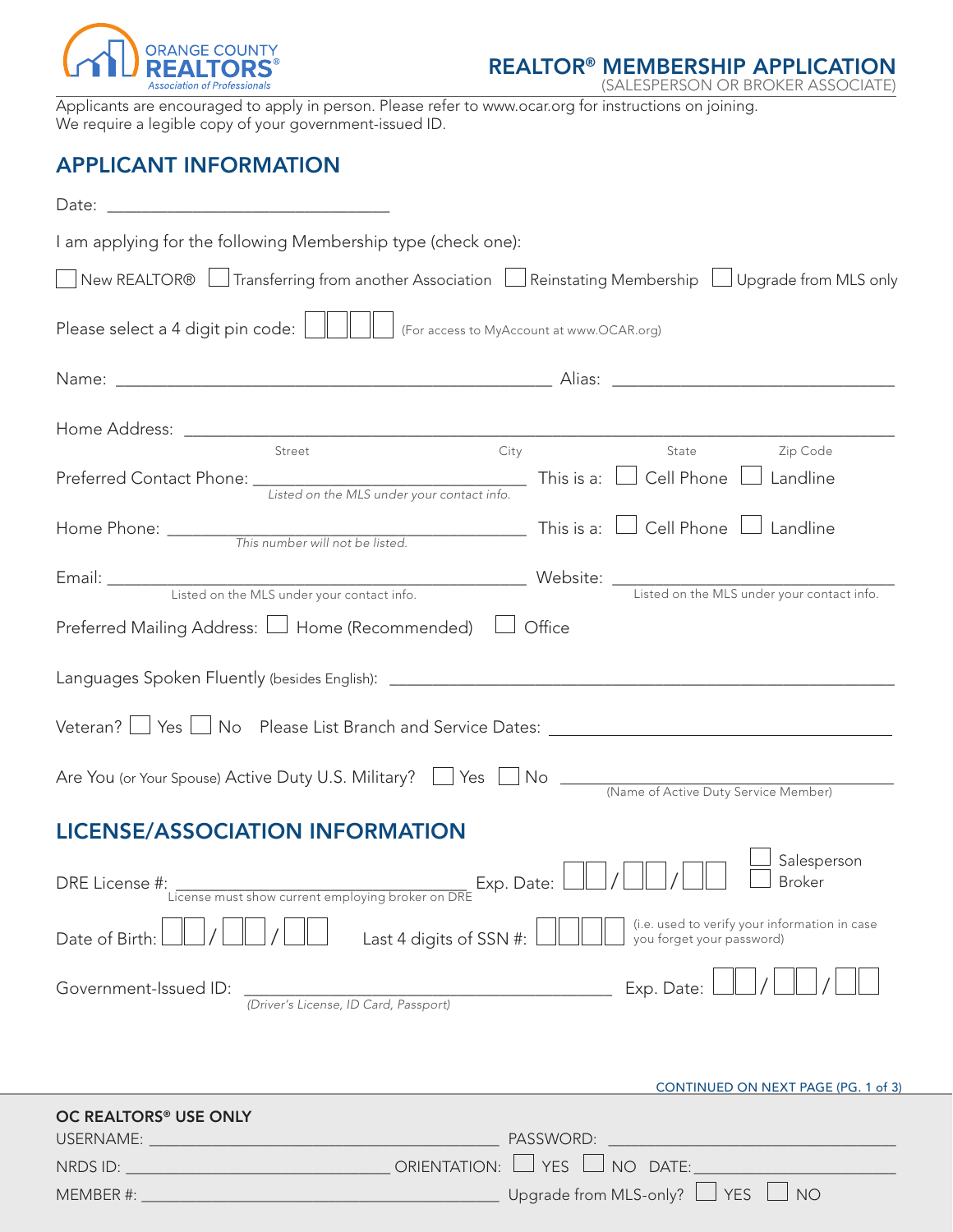Please list ALL current and past REALTOR® Associations (including OC REALTORS®) of which you've been affiliated: \_\_\_\_\_\_\_\_\_\_\_\_\_\_\_\_\_\_\_\_\_\_\_\_\_\_\_\_\_\_\_\_\_\_\_\_\_\_\_\_\_\_\_\_\_\_\_\_\_\_\_\_\_\_\_\_\_\_\_\_\_\_\_\_\_\_\_\_\_\_\_\_\_\_\_\_\_\_\_\_\_\_\_\_\_\_\_

# REQUIRED ACKNOWLEDGMENTS

*A non-refundable processing fee of \$50 will be assessed all applicants. OC REALTORS®, C.A.R., and NAR membership dues are nonrefundable and are not deductible as charitable contributions for Federal Income Tax purposes. However, such payments may be deducted as ordinary and necessary business expenses. Please consult with a qualified professional for tax preparation advice. Your subscription to the Orange County REALTOR® Magazine, the Association's monthly publication, is paid for with your dues at a rate of \$3.13 for 6 issues and is non-deductible therefrom.*

## Terms and Conditions of Service

- I agree not to reproduce any portion of the active listings except as provided in the MLS rules.
- I agree not to download MLS data except as provided in the MLS rules.
- I agree not to allow anyone other than authorized participants, their subscribers and the clerical users, as defined in the MLS rules, to access any computer receiving MLS information. I agree not to transmit the information to any participants, subscribers or clerical users not authorized to access the system by the rules. I agree not to use the MLS to create another product except as may be used by the participant who downloaded the data in compliance with the MLS rules.
- I agree I will not give or sell my password to any person or make it available to any person. I further understand that the California Penal Code and the United States Code prohibits unauthorized access to computer databases. I agree not to allow such unauthorized access through use of my equipment or pass codes.
- I understand that unlicensed assistants may be authorized to have limited access to the MLS for clerical support only. I understand that clerical users are not allowed to use the information in any way other than to provide such information to me. Persons performing any activities that require a real estate license are not eligible for this clerical users classification. I further understand that any violation by a clerical user employed by me, under contract with me, or used by me is my responsibility and can result in discipline and/or ultimate termination of MLS services.
- The security of many homeowners in the area depends on the security of the lockbox system. I will not lend or make available my lockbox key to any person, even if an authorized MLS user. I further understand that the Association can incur costs in securing the system if I fail to take adequate measures to protect my key and lockbox and that I may be held responsible for these costs.
- I understand and agree that the above statements are in addition to the MLS rules, to which I also have agreed. Violation of any MLS rule may result in discipline, fine, and ultimate termination of my MLS service. In addition to that, if my actions cause damage to the Association, which owns the MLS, the Association may pursue legal remedies against me to recover such damages.

### Agent's Initials:

## MLS Participation Agreement/Rules Acknowledgment

- I agree as a condition of participation in the MLS to abide by all relevant bylaws, rules, and other obligations of participation, including payment of fees.
- I confirm that I currently, and will on a continual and ongoing basis in the operation of my real estate business activities, actively endeavor to list real property of the type filed with the MLS and/or accept offers of cooperation and compensation made by other Participants through the MLS. I agree that I must continue to engage in such activities during my participation in the MLS.
- I acknowledge that failure to abide by these conditions of participation on an ongoing basis may result in suspension or termination of MLS participatory rights after a hearing in accordance with the MLS's established procedures.
- As a CRMLS Participant / Subscriber, I agree to abide by the MLS Rules and Regulations, as violating them may lead to fines. The purpose of the Data Integrity Standards Citation Policy is to ensure the integrity of the MLS, including the timeliness and accuracy of its information. Additionally, the Citation Policy discusses fines for violating applicable lockbox and key rules.
- I acknowledge it's my responsibility to review the MLS Rules and Regulations and the Data Integrity Standards at www.OCAR.org.

Agent's Initials:

Member Services LH • 25552 La Paz Rd., Laguna Hills, CA 92653 • (949) 586-6800 • (949) 586-0382 fax